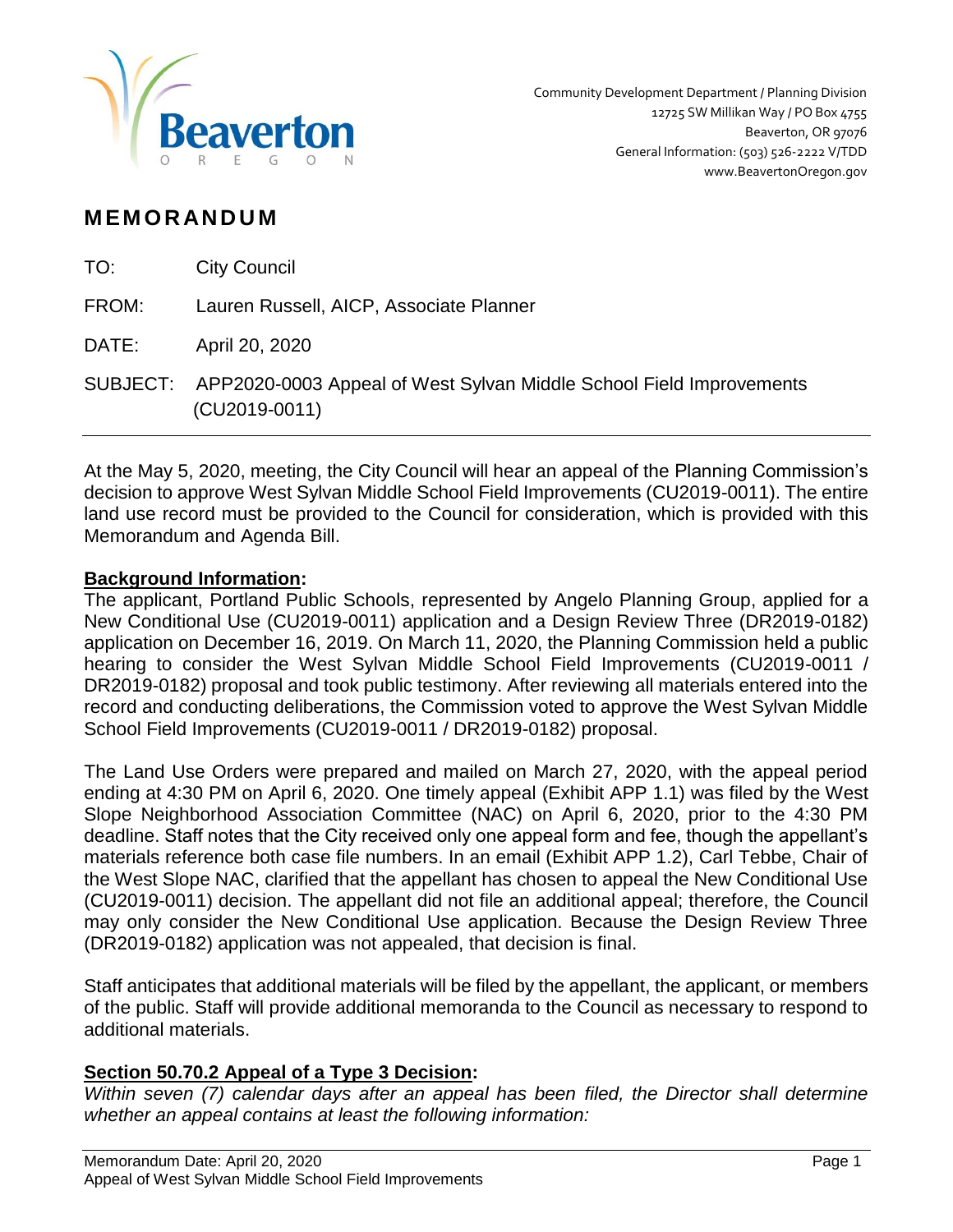## *A. The case file number designated by the City.*

## FINDING:

The appellant identified both the New Conditional Use (CU2019-0011) and Design Review Three (DR2019-0182) applications on the appeal form received by the City on April 6, 2020. Because the City received only one appeal form and fee, the appellant can only appeal one application. On April 6, 2020, City staff received a subsequent email (Exhibit APP 1.2) from Carle Tebbe, Chair of the West Slope NAC, stating that the appellant has chosen to appeal the New Conditional Use (CU2019-0011) decision.

# **Therefore, staff finds that appeal contains the required information.**

# *B. The name and signature of each appellant.*

# FINDING:

Carl Tebbe, Chair of the West Slope NAC, signed the appeal form on behalf of the NAC.

# **Therefore, staff finds that appeal contains the required information.**

# *C. Reference to the oral or written evidence provided to the decision making authority by the appellant that is contrary to the decision.*

## FINDING:

The appellant referenced the NAC's email (Exhibit 2.38 of the March 4, 2020, Staff Report), which the City received on February 29, 2020, as well as the NAC's oral testimony at the March 11, 2020, Planning Commission hearing as evidence that the appellant provided to the decision making authority that is contrary to the Planning Commission's decision

### **Therefore, staff finds that appeal contains the required information.**

**D.** *If multiple people sign and file a single appeal, the appeal shall include verifiable evidence that each appellant provided written testimony to the decision making authority and that the decision being appealed was contrary to such testimony. The appeal shall designate one person as the contact representative for all preappeal hearing contact with the City. All contact with the City regarding the appeal, including notice, shall be through this contact representative.*

### FINDING:

Only one party, the West Slope NAC, filed the appeal.

### **Therefore, staff finds that this criterion is not applicable.**

*E. The specific approval criteria, condition, or both being appealed, the reasons why a finding, condition, or both is in error as a matter of fact, law, or both, and the*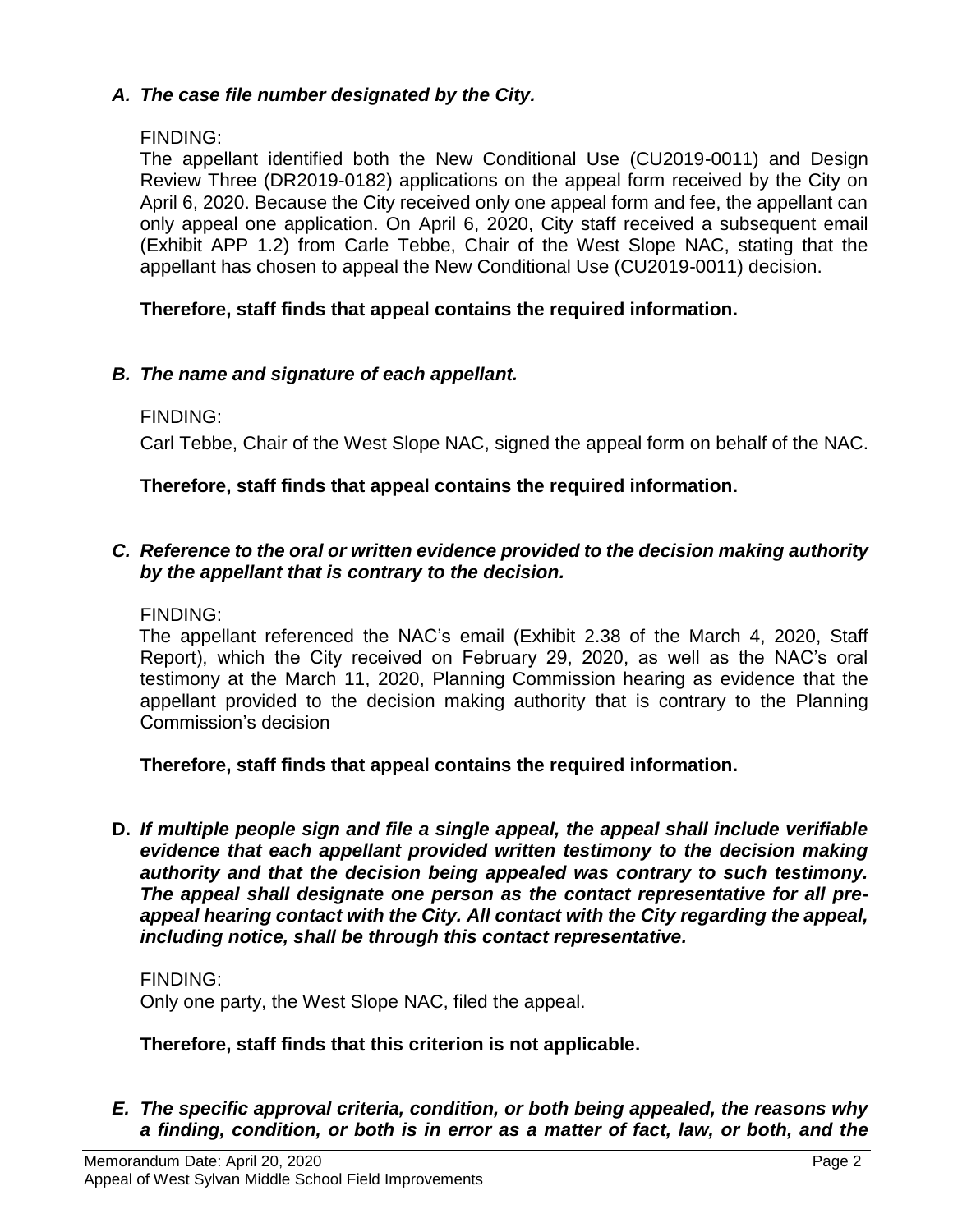#### *evidence relied on to allege the error.*

#### FINDING:

The appellant outlined the alleged errors in their appeal letter (Exhibit APP 1.1) received by the City on April 6, 2020. Responses to these allegations of error are provided below. Staff finds that the appellant provided specific approval criteria being appealed, the reasons why they assert that the findings are in error, and the evidence they relied on to allege the errors.

### **Therefore, staff finds that appeal contains the required information.**

# *F. The appeal fee, as established by resolution of the City Council.*

### FINDING:

The appellant submitted the required fee of \$2,134 for one appeal. The appeal fee was set by the City Council as part of the Planning Division fee schedule.

# **Therefore, staff finds that appeal contains the required information.**

# **Summary of Appellant's Assertions:**

The appellant made three assertions in their appeal submittal (Exhibit APP 1.1). The applicant's representative, Angelo Planning Group, provided written responses to the appellant's assertions, which are identified in the record as Exhibit APP 2.1 to this memorandum and incorporated in the findings below.

In the findings below, staff only responds to the appellant's assertions of errors and does not provide a full re-analysis of the original New Conditional Use decision (CU2019-0011). Staff incorporates the findings of CU2019-0011 in their entirety and provides references to where analysis of these topics is found within the Staff Report and Land Use Order No. 2750.

#### *Assertion 1: The Planning Commission erred in concluding that the West Sylvan Middle School Field Improvements proposal will comply with the applicable policies of the Comprehensive Plan. (BDC Section 40.15.15.3.C.3)*

#### *Assertion 2: The Planning Commission erred in concluding that the location, size, and functional characteristics of the West Sylvan Middle School Field Improvements proposal are such that it can be made reasonably compatible with and have a minimal impact on livability and appropriate use and development of properties in the surrounding area of the subject site. (BDC Section 40.15.15.3.C.5)*

The appellant asserts that the proposal does not comply with Comprehensive Plan Goal 8.4.1, Noise: create and protect a healthy acoustical environment within the City. Policy 8.4.1.a states that noise impacts shall be considered during development review processes. The appellant claims that the applicant did not provide facts or evidence to the Planning Commission regarding the types or intensity of cumulative nighttime noise generated by crowds and athletic teams during games and practices occurring until 10:00 PM or later and the impacts of the noise levels on the acoustical health and livability of the surrounding properties.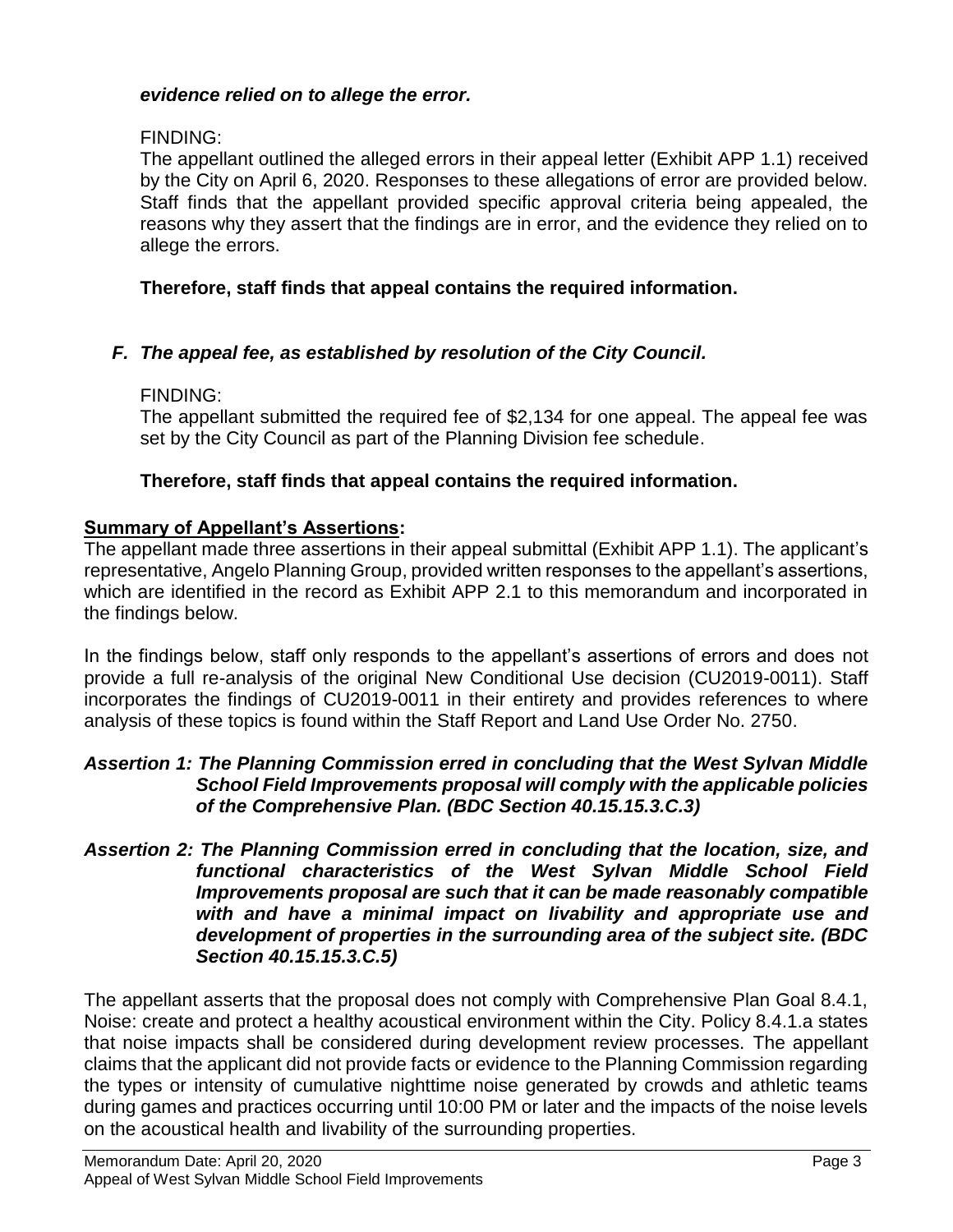The appellant asserts that the applicant's acoustical analysis is inadequate because its noise model only addresses one sound source, the new portable public announcement (PA) system. The appellant states that a realistic noise model must account for all possible noise sources occurring simultaneously, which includes a game being played on each field, crowd noise from the bleachers filled to capacity, both portable PA systems in use, and noise from the players. The model should account for sudden, disturbing noise peaks and the northerly and easterly winds that carry sounds from the field down through the neighborhood. The appellant contends that the cumulative nighttime noise after 8:00 PM will prevent healthy sleep, which constitutes a significant impact on health and livability that the applicant should have to mitigate. Additionally, the appellant questions whether nighttime use of the fields will meet Beaverton's Noise Ordinance (City Code Section 5.15).

In response, the applicant states that the field use will meet the City's Noise Ordinance. Section 5.15.030, Specific Noises Prohibited, declares certain acts to be violations of the Noise Ordinance, including unreasonable noises, sound amplification devices, and yelling, shouting, and similar activities. Section 5.15.035.F, however, exempts from the provisions of Section 5.15.030 reasonable activities conducted on school playgrounds and public or private school grounds, which are conducted in accordance with the manner in which such spaces are generally used, including but not limited to school athletic and school entertainment events.

The applicant states that their acoustical analysis specifically analyzed the portable PA systems under conditions where both systems are used at the same time. The noise model used in the acoustical analysis included a moderate downwind condition. The applicant states that due to the uncertainty of weather conditions, the noise model assumes a moderate downwind condition in all directions away from the noise sources. The acoustical analysis found that with both portable PAs operating at the same time, the sound levels from the amplified devices will not exceed 50 dBA at the neighboring residential lot lines if the systems do not operate above 80 dBA sound output. While the acoustical analysis did not include noise from spectators, the applicant did provide information on the expected number of spectators per Lincoln High School baseball or softball game. The applicant states in their written statement that based on historical trends, there would likely be up to 40 spectators per game. If two games occur simultaneously, there could be a total of 80 spectators, which is well under the proposed bleacher capacity of 75 seats per field, for a total of 150 seats.

In Section 5.15.025.B.7, the City's Noise Ordinance states that sounds that exceed 50 dBA at residential property lines between 10:00 PM and 7:00 AM are considered to be loud or raucous noises. Therefore, staff infers that sounds under 50 dBA at such property lines are not unreasonable. Staff reviewed the findings of the applicant's acoustical analysis and determined that if the portable PA systems are used in accordance with the recommendations of the applicant's acoustical analysis, including not operating at a sound level greater than 80 dBA at five feet in front of the system, the sound levels from the PA systems will not exceed 50 dBA at the neighboring residential lot lines, which complies with the Comprehensive Plan by protecting a healthy acoustical environment within the City (Staff Report pages CU-3 and CU-4). Staff also found that by using the portable PA systems in accordance with the recommendations of the applicant's acoustical analysis, the functional characteristics of the proposal are such that it can be made reasonably compatible with and have a minimal impact on livability of properties in the surrounding area (Staff Report pages CU-5 and CU-6). The Planning Commission adopted the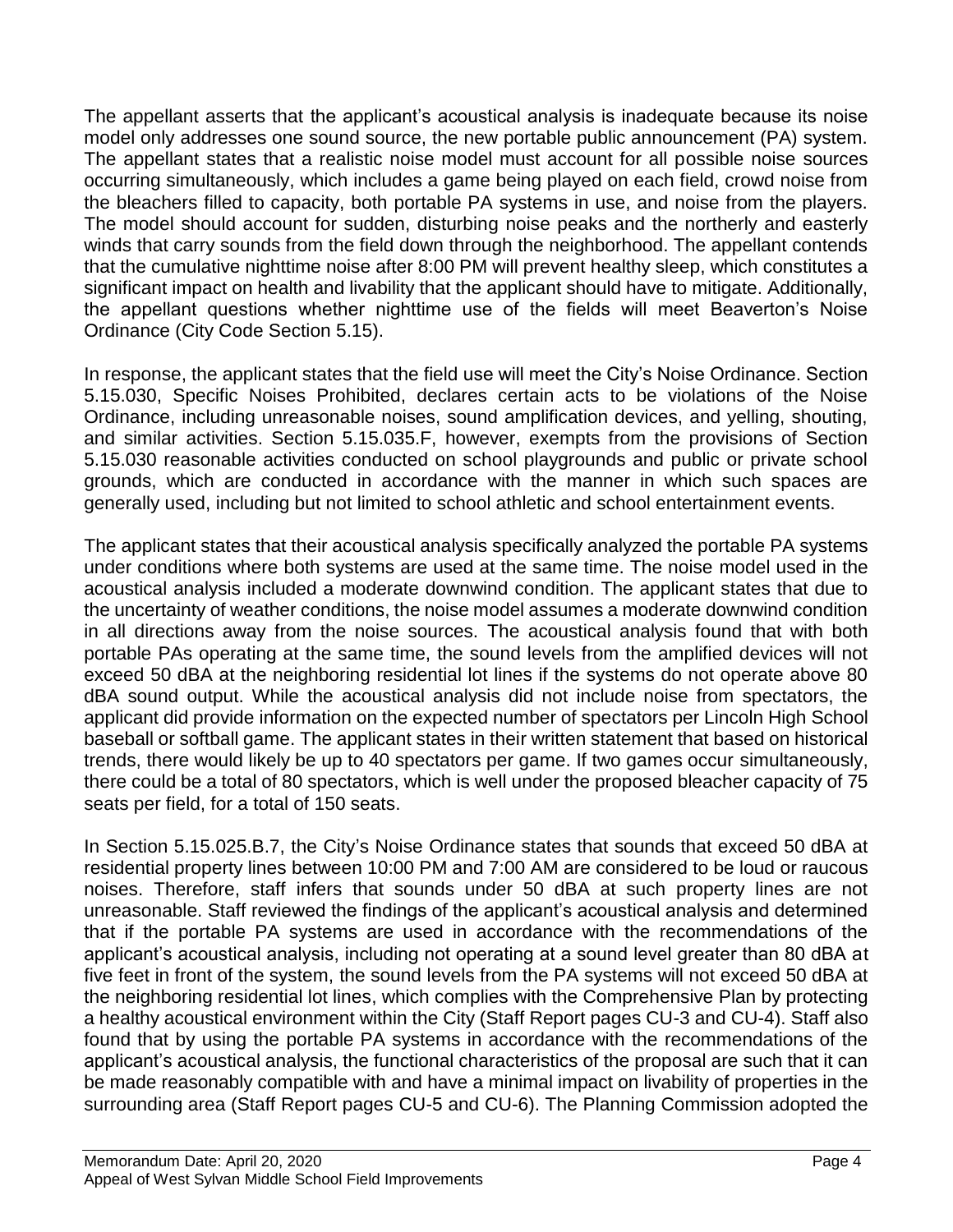recommendations as a condition of approval in Land Use Order No. 2750, as well as two other conditions of approval further limiting amplified noise (Order page 4, conditions  $3 - 5$ ).

**Therefore, staff finds that the Planning Commission did not err in fact or law in in concluding that the proposal will comply with the applicable policies of the Comprehensive Plan and that the proposal can be made reasonably compatible with and have a minimal impact on livability and appropriate use and development of properties in the surrounding area of the subject site.**

#### *Assertion 3: The Planning Commission erred in concluding that the West Sylvan Middle School Field Improvements proposal meets the B-3 high screen landscape buffer Design Standard. (BDC Section 60.05.25.13.D)*

The appellant asserts that the proposal does not meet the B3 landscape screening buffer standard because the proposed landscape buffer does not include the six-foot high fully sight obscuring fence required by the Design Standard. Meeting the Design Standards is one of the applicable approval criteria for a Design Review application; it is not applicable to the appeal of the New Conditional Use application.

While not applicable to this appeal, staff would like to clarify that because the proposal was subject to a Design Review Three application, the applicant may choose to address a combination of Design Standards and Design Guidelines. Instead of demonstrating that the proposal meets the B-3 high screen landscape buffer Design Standard in BDC Section 60.05.25.13.D, the applicant chose to demonstrate that proposal meets the corresponding landscape buffer Design Guidelines in BDC Section 60.05.45.11.A – D (Staff Report pages DR-17 and DR-19 through DR-21). The Planning Commission found that the proposal met the Design Guidelines in BDC Section 60.05.45.11.A-D.

**Therefore, staff finds that the assertion is related to the Design Review Three approval, which has not been appealed and therefore is not applicable to this appeal of the New Conditional Use application.**

### **RECOMMENDATION:**

Staff recommends that the City Council **affirm the Planning Commission's decision to approve the New Conditional Use application for West Sylvan Middle School Field Improvements (CU2019-0011)**, with the conditions of approval stated in Land Use Order No. 2750, dated March 27, 2020, **thereby denying the appeal (APP2020-0003)**.